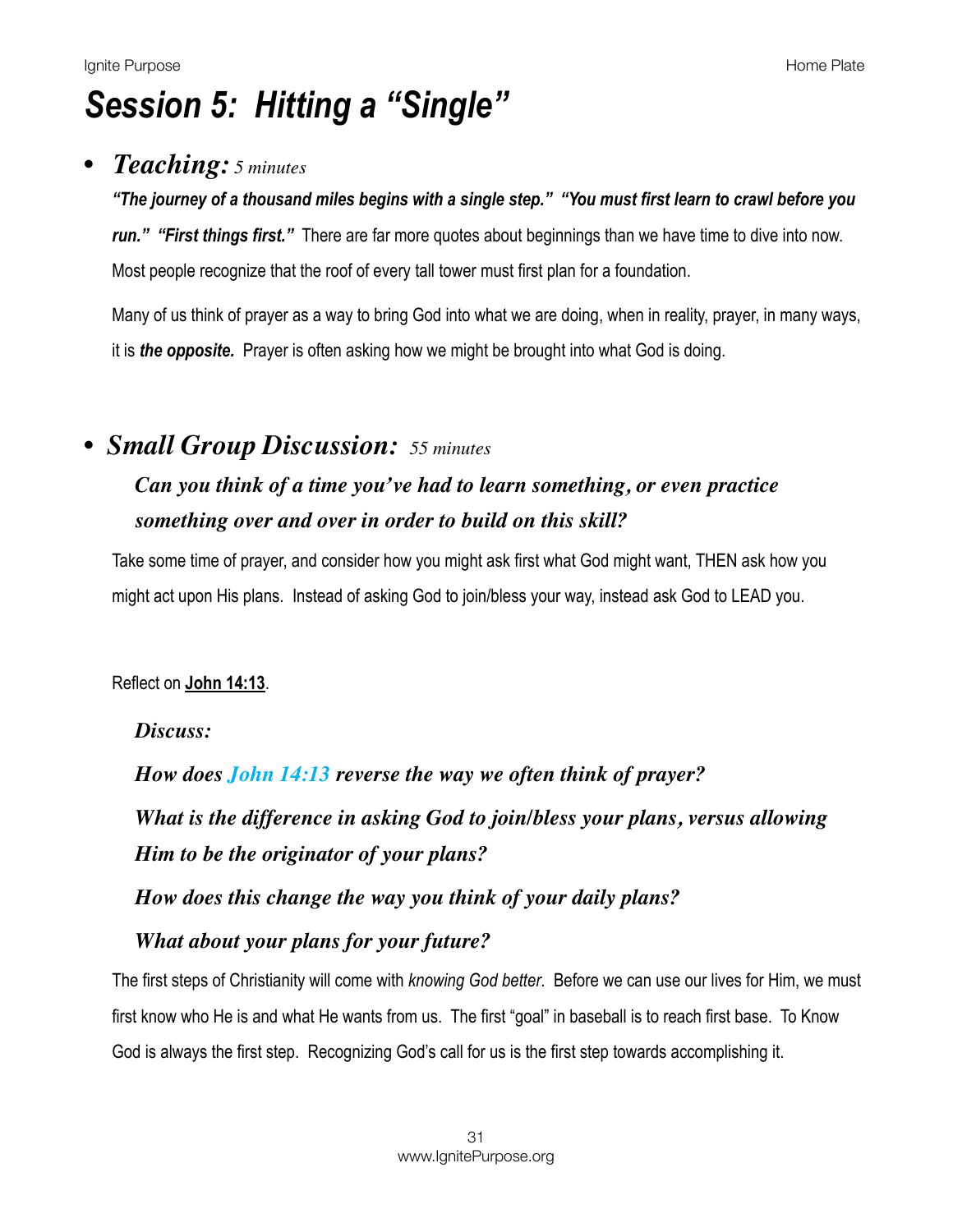#### Read **[Jeremiah 13:11](https://www.biblegateway.com/passage/?search=Jeremiah+13:11&version=NIV)**

God designed His people to be "for Him." The Creator gets to determine the purpose of the Creation. In this case, God has designed us to glorify Him.

#### *What does this reveal about why God "made" His people?*

### **Know God:** *Jesus is on every page of the Bible!*

Just as we spoke about last week, when we think about the first steps of Christianity we think about Jesus *saving*  us. In this we think of Jesus as our Savior. It is not enough to think of Jesus as our savior only, but also our Lord.

#### Read **[John 7:18](https://www.biblegateway.com/passage/?search=John+7:18&version=NIV)**

# *Describe what a life looks like when they see all "truth" points towards one destination.*

To become a Christian, we are not only asking to be saved from sin, but we are to also submit to Jesus and His plan.

# **Discover Purpose and Make a Difference**

In order to glorify God we must first become aware that this is our purpose. It is not an easy concept to grasp but it is one we must press into. Using our life to know and God and to make Him known is nearest the foundation of our faith. This truth must reach into every aspect of our life.

#### Read **[1 Corinthians 10:31](https://www.biblegateway.com/passage/?search=1+Corinthians+10:31&version=NIV)**

While other religions may use food and drink as a way to sacrifice to idols, here, the Bible reminds us that we are to use every part of our life (even those necessary for survival) for God.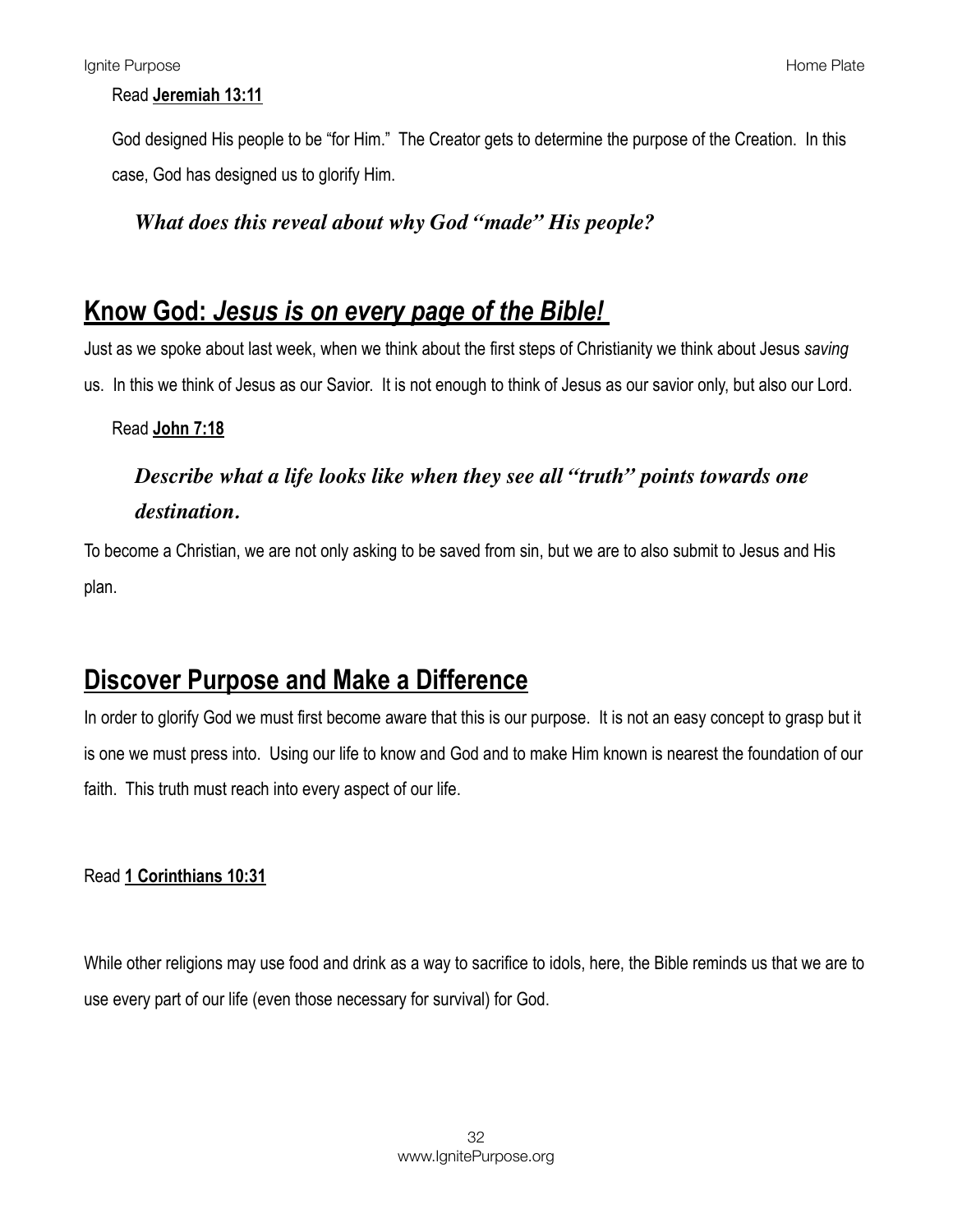# **Session 5 Weekly Devotional: Day 1** Read John 14:5-14

Jesus is the way to the Father. Prayer is the vehicle!

F= Focus in your journal by writing the date and the Scripture you're studying. After you've read the passage a few times, focus on a verse or two that stands out to you and then write out those verses in your journal.

I = Investigate the context around today's Scripture reading. To whom was this written? Why? How does this passage fit with what comes before and after it? What is the Holy Spirit communicating through this text? Feel free to use Bible study tools for commentary: Bible Study Tools, or Easy English Bible.

 $R$  = Respond to the text to make it applicable for your own life. What is God saying to you personally through this passage? How can you apply what you've read?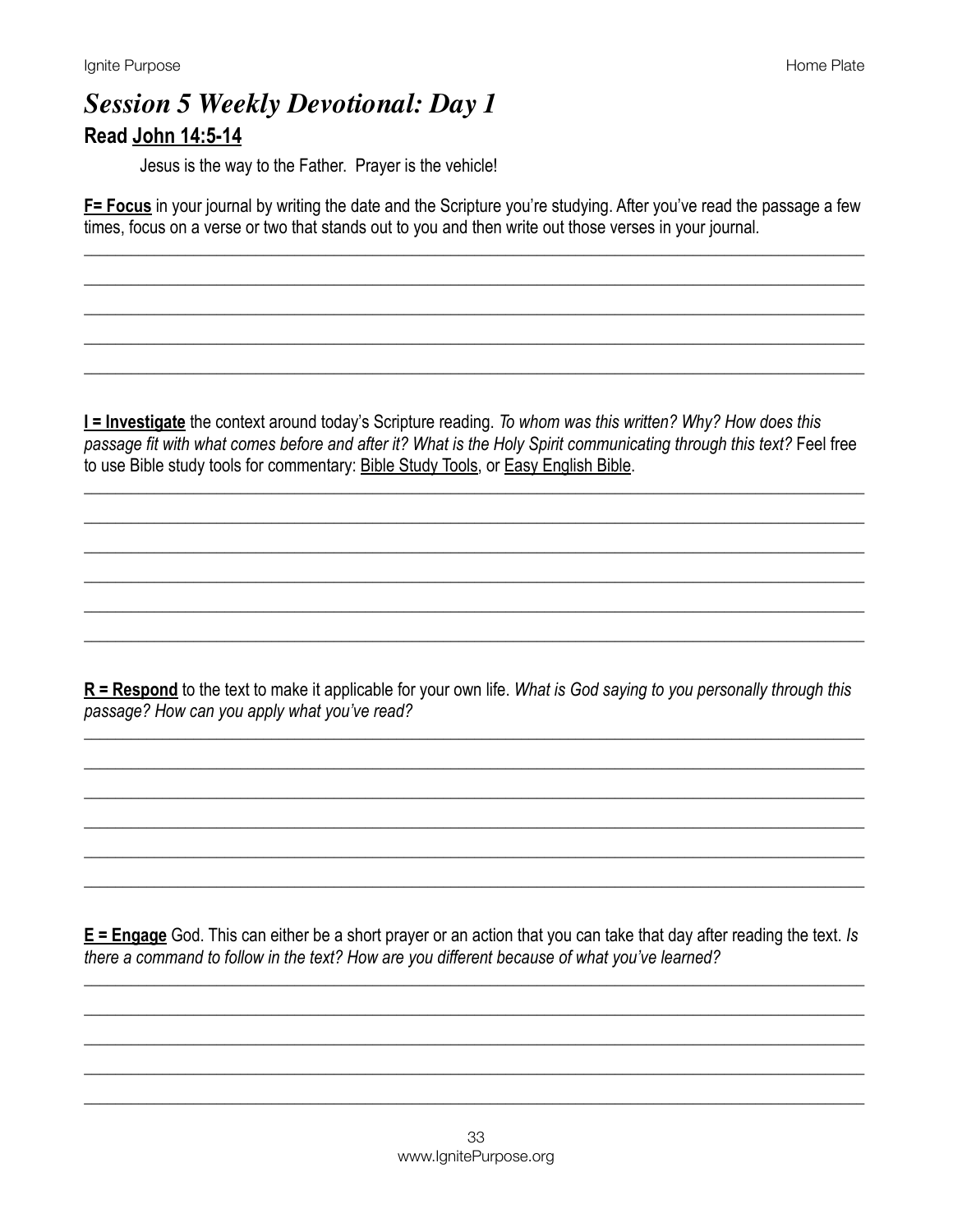### **Session #5 Weekly Devotional: Day 2 Read Jeremiah 13**

God designed His people to be "for Him." The Creator gets to determine the purpose of the Creation. In this case, God has designed us to glorify Him.

F= Focus in your journal by writing the date and the Scripture you're studying. After you've read the passage a few times, focus on a verse or two that stands out to you and then write out those verses in your journal.

**I = Investigate** the context around today's Scripture reading. To whom was this written? Why? How does this passage fit with what comes before and after it? What is the Holy Spirit communicating through this text? Feel free to use Bible study tools for commentary: Bible Study Tools, or Easy English Bible.

 $R$  = Respond to the text to make it applicable for your own life. What is God saying to you personally through this passage? How can you apply what you've read?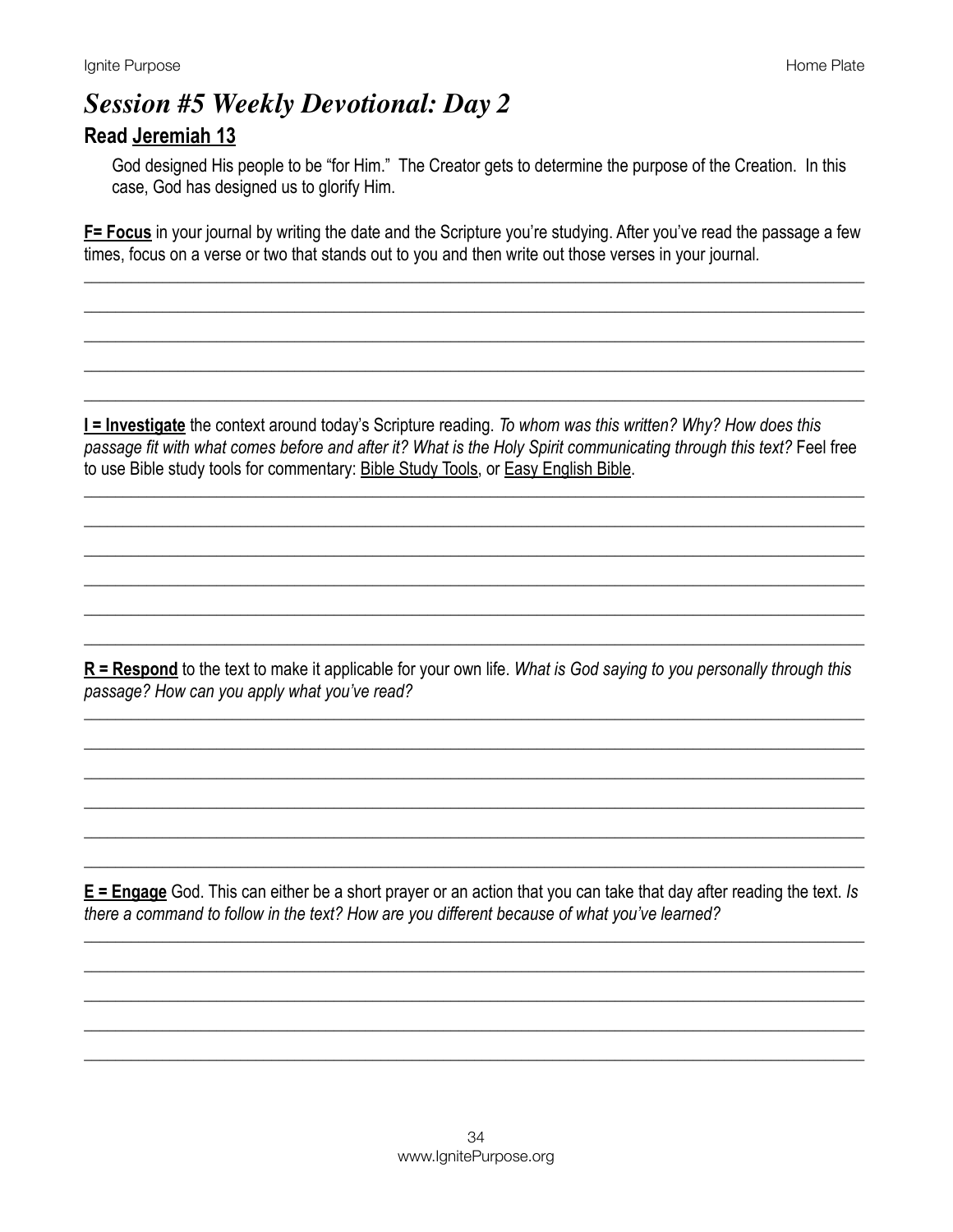# **Session #5 Weekly Devotional: Day 3**

### Read John 7:14-24

To become a Christian, we are not only asking to be saved from sin, but we are to also submit to Jesus and His plan.

F= Focus in your journal by writing the date and the Scripture you're studying. After you've read the passage a few times, focus on a verse or two that stands out to you and then write out those verses in your journal.

I = Investigate the context around today's Scripture reading. To whom was this written? Why? How does this passage fit with what comes before and after it? What is the Holy Spirit communicating through this text? Feel free to use Bible study tools for commentary: Bible Study Tools, or Easy English Bible.

 $R =$ Respond to the text to make it applicable for your own life. What is God saying to you personally through this passage? How can you apply what you've read?